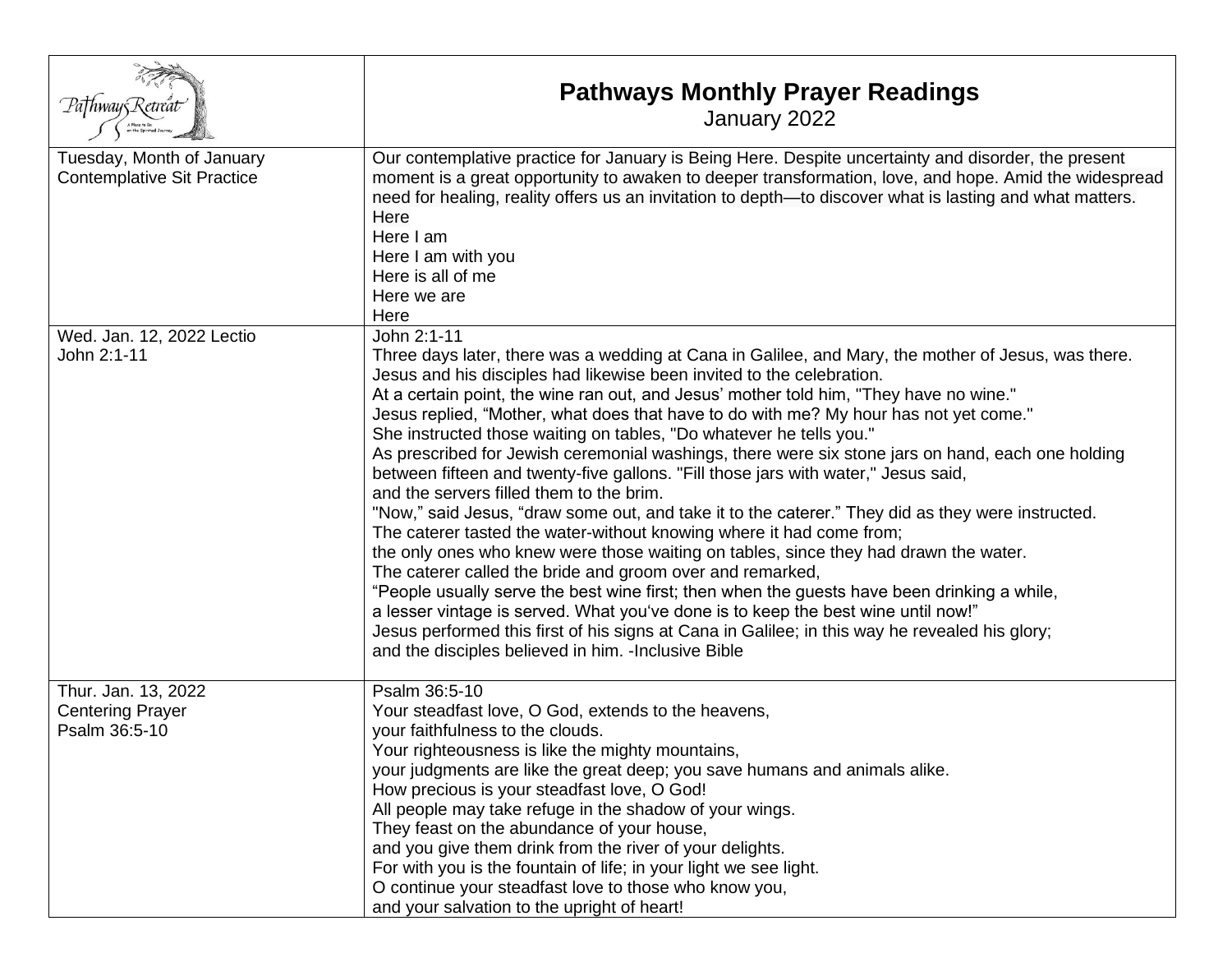|                           | Luke 4:14-21                                                                                              |
|---------------------------|-----------------------------------------------------------------------------------------------------------|
| Wed. Jan. 19, 2022 Lectio |                                                                                                           |
| Luke 4:14-21              | Jesus returned in the power of the Spirit to Galilee, and his reputation spread throughout the region. He |
|                           | was teaching in the Galilean synagogues and all were loud in their praise.                                |
|                           | Jesus came to Nazareth, where he had been brought up. Entering the synagogue on the Sabbath, as           |
|                           | was his habit, Jesus stood up to do the reading. When the book of the prophet Isaiah was handed him,      |
|                           | he unrolled the scroll and found the passage where it was written:                                        |
|                           | "The Spirit of our God is upon me;                                                                        |
|                           |                                                                                                           |
|                           | because the Most High has anointed me                                                                     |
|                           | to bring Good News to those who are poor.                                                                 |
|                           | God has sent me to proclaim liberty to those held captive,                                                |
|                           | recovery of sight to those who are blind,                                                                 |
|                           | and release to those in prison-                                                                           |
|                           | to proclaim the year of our God's favor."                                                                 |
|                           | Rolling up the scroll, Jesus gave it back to the attendant, and sat down.                                 |
|                           | The eyes of all in the synagogue were fixed on him.                                                       |
|                           |                                                                                                           |
|                           | Then he said to them, "Today, in your hearing, this scripture passage is fulfilled." -Inclusive Bible     |
| Thur. Jan. 20, 2022       | Psalm 19:1-6                                                                                              |
| <b>Centering Prayer</b>   | The heavens herald your glory, O God,                                                                     |
| Psalm 19                  | and the skies display your handiwork.                                                                     |
|                           | Day after day they tell their story,                                                                      |
|                           |                                                                                                           |
|                           | and night after night they reveal                                                                         |
|                           | the depth of their understanding.                                                                         |
|                           | without speech, without words,                                                                            |
|                           | without even an audible voice,                                                                            |
|                           | their cry echoes through all the world                                                                    |
|                           | and their message reaches the ends of the earth.                                                          |
|                           | For in the heavens the sun has pitched a tent.                                                            |
|                           | It comes forth with the grandeur of a wedding procession,                                                 |
|                           | with the eagerness of an athlete ready to race.                                                           |
|                           |                                                                                                           |
|                           | It rises at one end of the sky                                                                            |
|                           | And travels to the other end,                                                                             |
|                           | And nothing escapes its warmth. - Inclusive Bible                                                         |
| Wed. Jan. 26, 2022 Lectio | Jeremiah 1:4-10                                                                                           |
| Like 4:21-30              | Now the word of God came to me saying, "Before I formed you in the womb I chose you.                      |
|                           | Before you were born, I consecrated you. I appointed you as a prophet to the nations."                    |
|                           |                                                                                                           |
|                           | I said, "But Sovereign GOD! I don't know how to speak! I'm too young!"                                    |
|                           | But God said, "Do not say, 'I am too young. Now, go wherever I send you.                                  |
|                           | And say whatever I command you. Do not fear anyone, for I am with you to protect you.                     |
|                           | It is God who speaks."                                                                                    |
|                           | Then God touched my mouth and said to me,                                                                 |
|                           | "Look, I am putting my words in your mouth. This day I appoint you over nations and territories           |
|                           | to uproot and to tear down, to destroy and to overthrow, to build and to plant." - Inclusive Bible        |